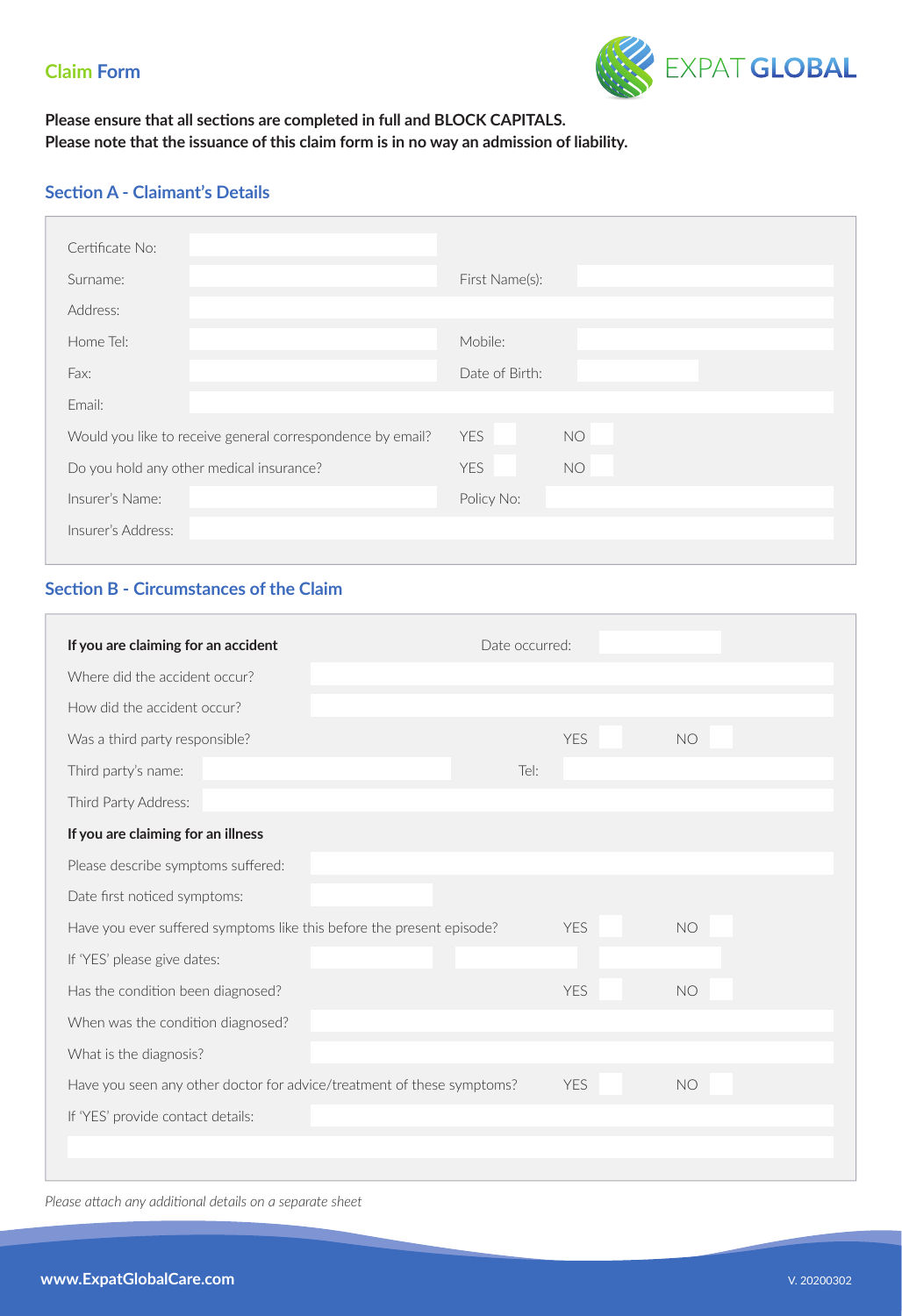

## **Section C - Amounts Claimed**

| Insured | Date                                                                                                                   | Name of Provider Description of Service | Cost | Claimed Amount |  |
|---------|------------------------------------------------------------------------------------------------------------------------|-----------------------------------------|------|----------------|--|
|         |                                                                                                                        |                                         |      |                |  |
|         |                                                                                                                        |                                         |      |                |  |
|         |                                                                                                                        |                                         |      |                |  |
|         |                                                                                                                        |                                         |      |                |  |
|         |                                                                                                                        |                                         |      |                |  |
|         |                                                                                                                        |                                         |      |                |  |
|         |                                                                                                                        |                                         |      |                |  |
|         |                                                                                                                        |                                         |      |                |  |
|         | If you cannot provide full details in the spaces above, please provide any additional information on a separate sheet. |                                         |      |                |  |

### **Section D - Payment Details**

| Who would you like to be paid? |                                              |
|--------------------------------|----------------------------------------------|
| Primary Insured:<br>Other:     |                                              |
| If 'Other'                     | Your details for Bank Transfer:              |
| Name:                          | Bank Name:                                   |
| Address:                       | A/C Holder's Name:                           |
|                                | <b>Bank Address:</b>                         |
|                                |                                              |
|                                | Swift/Bank Routing No:                       |
|                                | Account or IBAN No:                          |
|                                | Currency in which you would like settlement: |
|                                |                                              |

### **Section E - Declaration & Permission**

I declare that the information provided in this claim is, to the best of my knowledge, a fair and accurate reflection of the circumstance of my claim.

I understand that any misrepresentation will result in my cover being cancelled in full, without refund of premium. I understand that legal proceedings will be brought against me in the event of any proven fraudulent application for benefit.

#### **Data Protection, Fraud Prevention and Detection**

In order to administer your claim, this information will be used by Expatriate Healthcare, its appointed representatives and their group companies. It may be held on computer and or in manual files for administration and risk assessment purposes. We may disclose your personal data and sensitive data to, and may request information from other insurance companies for underwriting, claims handling and fraud prevention purposes. If you give us false or inaccurate information and we suspect fraud we will record this and pass this information to fraud prevention agencies.

By returning this form, you consent to our processing of your sensitive personal data for the above purposes. You also consent to our transferring of your information to countries which do not provide the same level of data protection as the UK, if necessary for the above purposes. If we do make such a transfer we will, if appropriate, put a contract in place to ensure your information is protected.

Where you have provided information about another person, you confirm that they have appointed you to act for them, to consent to the processing of their personal data, including sensitive data, to the transfer of their information abroad and to receive on their behalf any data protection notices.

Signed: Dated:

*(If claimant is under 18, parent or guardian must sign)*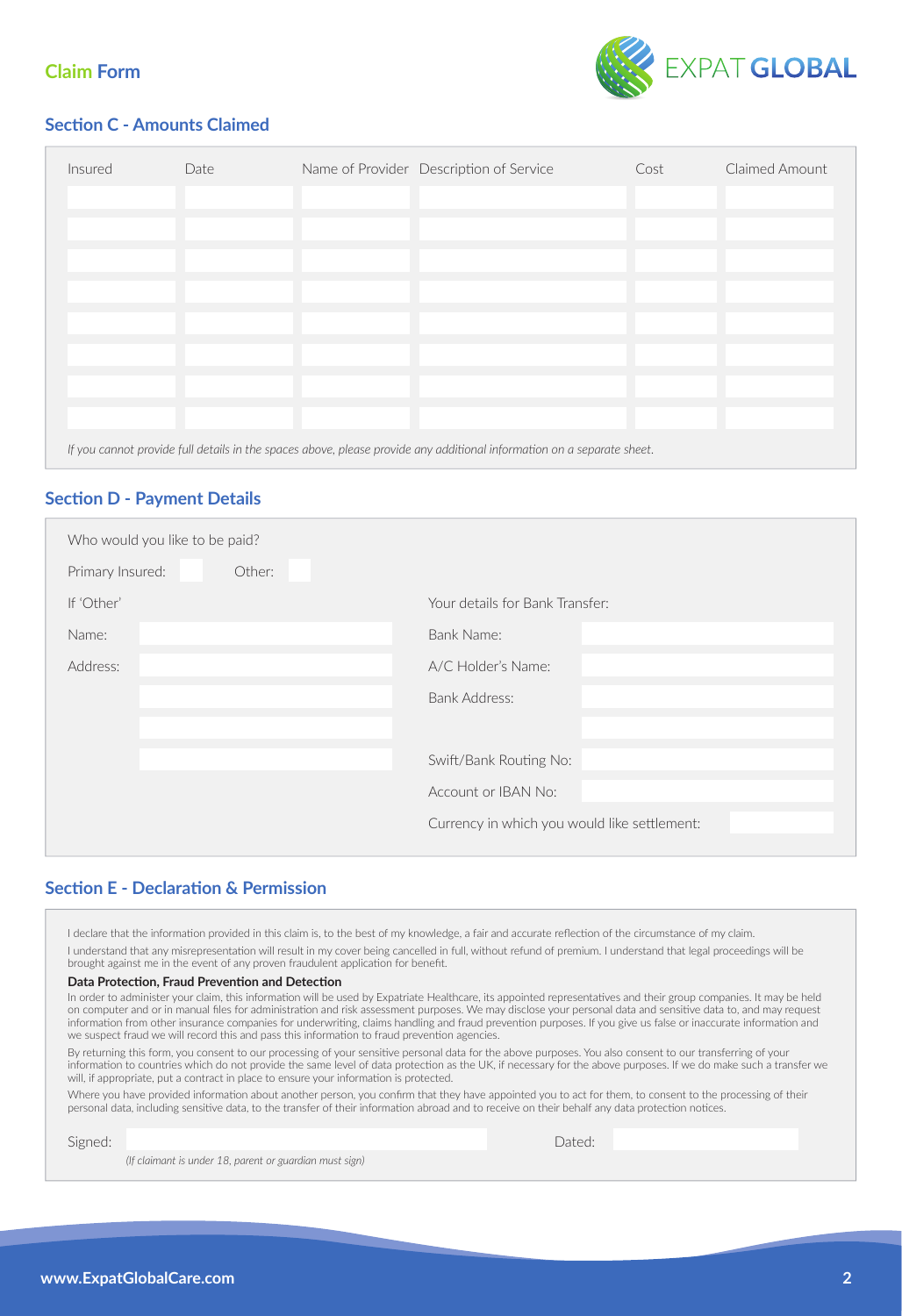



EXPAT GLOBAL

Before we can apply for a medical report from a Doctor who had cared for you, we need your consent by signing below. Before doing so, however, you should read this note carefully.

You do not have to give your consent but, if you do,you can say whether you wish to see the report before it is sent to us. If you do not give consent, this may affect our ability to assess your claim.

**If you say you do not wish to see the report**, we do not have to notify you if we apply for one. However, if, before such a report is sent to us, you change your mind, you can write to the Doctor saying you wish to see it, you will then have 21 days to contact the Doctor about arrangements for you to see the report.

If you say you wish to see the report, we will tell you at the same time as we write to the Doctor, and we will tell him you wish to see the report. You will then have 21 days to contact the Doctor about arrangements for you to see the report. Whether or not you say you wish to see the report before it is sent to us, the Doctor must let you see a copy for up to six months after it is supplied, if you ask. If you ask the Doctor for a copy of the report, he can charge you a reasonable fee to cover his costs.

Once you have seen a report before it is sent to us, the Doctor cannot submit it until he has your consent. You can write to the Doctor, asking him to amend any part of the report which you consider to be incorrect or misleading, and have attached to the report a statement of your views on any part where you and the Doctor are not in agreement and which the Doctor is not prepared to alter.

The Doctor is not obliged to let you see any part of a report if, in his opinion that would be likely to cause serious harm to your physical or mental health or that of others, or would indicate the Doctor's intentions towards you, or if disclosure would be likely to reveal information about you, or the identity of another person who has supplied information about you, unless that person has consented or the information relates to, or has been supplied by, a health professional involved in caring for you.

In such cases, the Doctor must notify you and you will be limited to seeing any remaining part of the report. If it is the whole report, which is accepted, he must not send it to us unless you give your consent.

| I <b>do not</b> wish to see any medical report |                                                         | I <b>do</b> wish to see the medical report |        |
|------------------------------------------------|---------------------------------------------------------|--------------------------------------------|--------|
| Signed:                                        |                                                         |                                            | Dated: |
|                                                | (If claimant is under 18, parent or guardian must sign) |                                            |        |

### **Section G - Medical/Dental Certificate TO BE COMPLETED BY YOUR DOCTOR/DENTIST**

| (i) Patient's Details                                                            |  |  |                          |    |  |
|----------------------------------------------------------------------------------|--|--|--------------------------|----|--|
| Patient's Name:                                                                  |  |  | Patient's Date of Birth: |    |  |
| When was current episode first suffered?                                         |  |  |                          |    |  |
| What are the symptoms?                                                           |  |  |                          |    |  |
| Date of diagnosed condition:                                                     |  |  |                          |    |  |
| What is the diagnosis?                                                           |  |  |                          |    |  |
| Underlying cause:                                                                |  |  |                          |    |  |
| Has this previously been suffered from? (including associated conditions)        |  |  | <b>YES</b>               | NO |  |
| Dates of previous episodes:                                                      |  |  |                          |    |  |
| Are there any contributing conditions that attribute/cause this condition?       |  |  | <b>YES</b>               | NO |  |
| If yes please give details:                                                      |  |  |                          |    |  |
|                                                                                  |  |  |                          |    |  |
|                                                                                  |  |  |                          |    |  |
| How long have you been the patient's usual practitioner?                         |  |  |                          |    |  |
| If less than 6 months, please provide name and address of previous practitioner: |  |  |                          |    |  |
| Name:                                                                            |  |  |                          |    |  |
| Address:                                                                         |  |  |                          |    |  |
|                                                                                  |  |  |                          |    |  |

*Please attach any additional details on a separate sheet*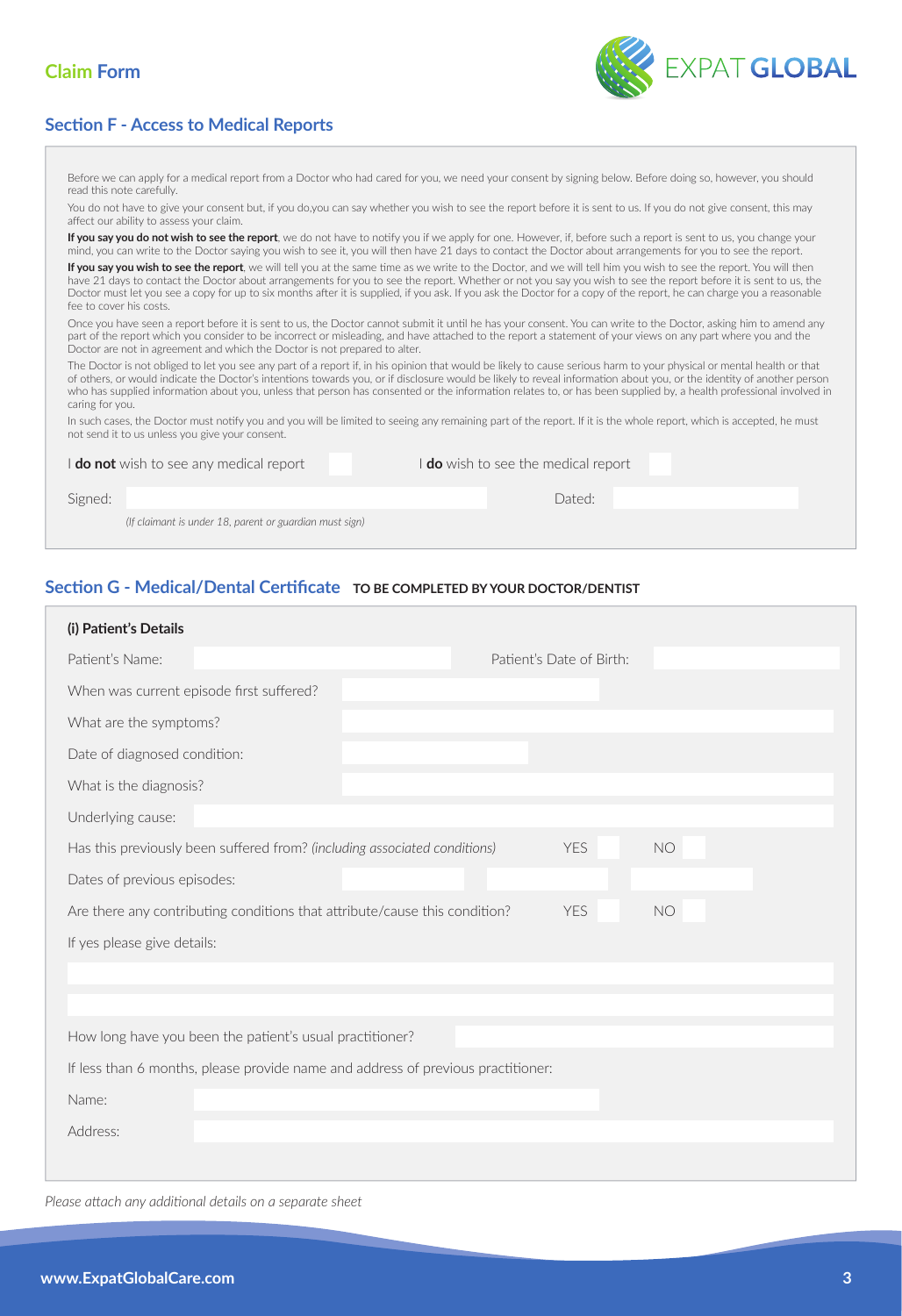

### **Section G - Medical/Dental Certificate TO BE COMPLETED BY YOUR DOCTOR/DENTIST**

| What was the date the patient first consulted any medical practitioner?    |  |  |  |  |
|----------------------------------------------------------------------------|--|--|--|--|
| Please detail the treatment:                                               |  |  |  |  |
| Please detail the medication prescribed:                                   |  |  |  |  |
| What is the likely treatment period?                                       |  |  |  |  |
| What is the prognosis?                                                     |  |  |  |  |
| Please detail diagnostic test performed: (and attach results)              |  |  |  |  |
|                                                                            |  |  |  |  |
| If referred to you; please detail name and address of referring physician: |  |  |  |  |
| Name:                                                                      |  |  |  |  |
| Address:                                                                   |  |  |  |  |
|                                                                            |  |  |  |  |
| (ii) Pregnancy                                                             |  |  |  |  |
| Date of LMP:<br>Date pregnancy confirmed by Doctor:                        |  |  |  |  |
| Expected due date:                                                         |  |  |  |  |
| YES<br><b>NO</b><br>Was the pregnancy a result of assisted conception?     |  |  |  |  |
| Has the patient had a previous elective caesarean?<br><b>NO</b><br>YES     |  |  |  |  |
| (iii) Dental                                                               |  |  |  |  |
| What was the reason for the consultation?                                  |  |  |  |  |
| If accidental damage; how was it caused?                                   |  |  |  |  |
| Composition of Crown/Fillings: (if applicable)                             |  |  |  |  |
| (iv) Doctor/Dentist Details                                                |  |  |  |  |
| Full Name:                                                                 |  |  |  |  |
| Address:                                                                   |  |  |  |  |
|                                                                            |  |  |  |  |
| Fax:<br>Tel:                                                               |  |  |  |  |
| Email:                                                                     |  |  |  |  |
| Dated:<br>Signature:                                                       |  |  |  |  |
| Official Stamp:                                                            |  |  |  |  |
|                                                                            |  |  |  |  |
|                                                                            |  |  |  |  |

*Please attach any additional details on a separate sheet*